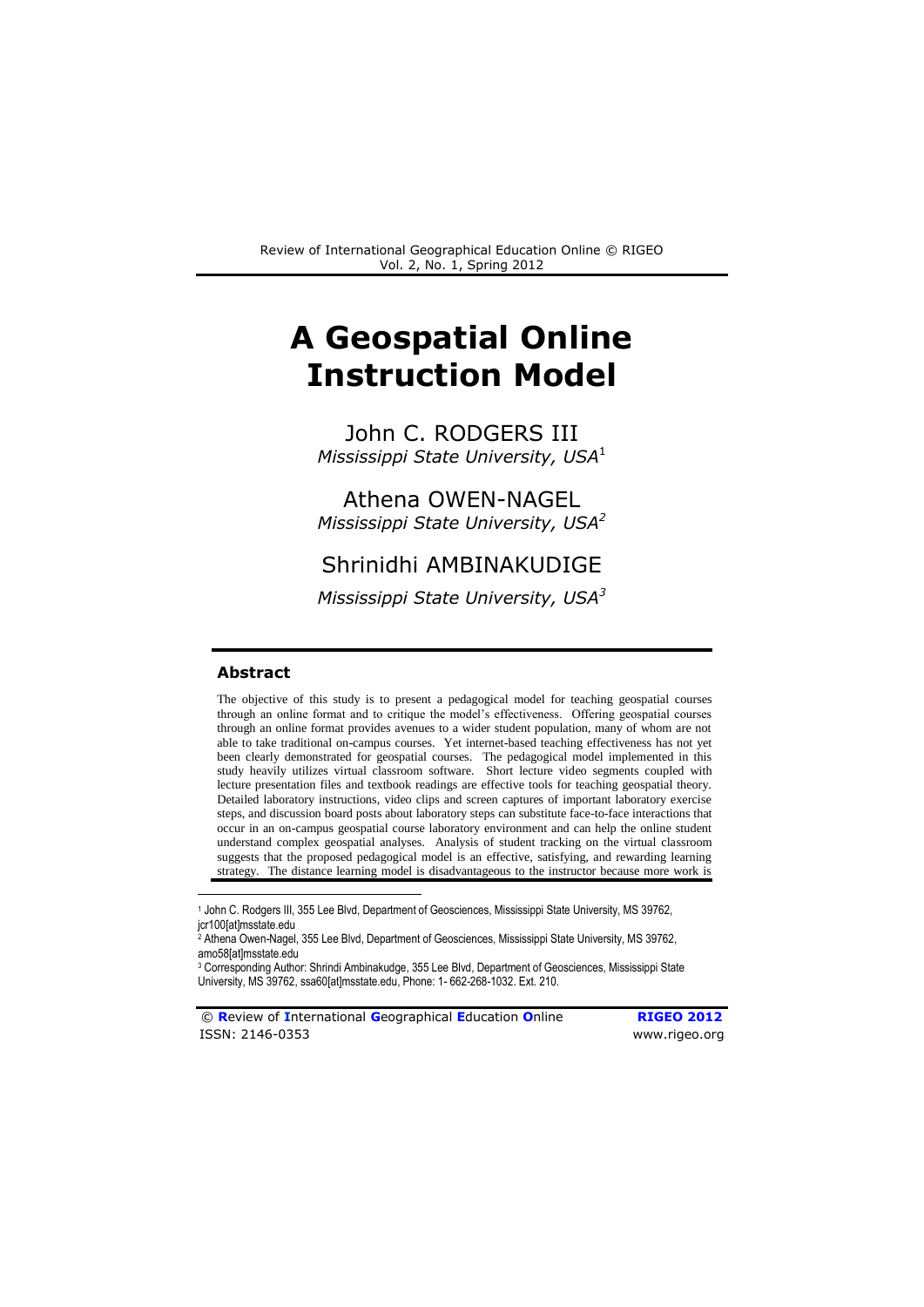needed up front. However, once the course has begun the instructor benefits by having a more flexible teaching schedule.

**Keywords:** geospatial, distance learning, GIS, virtual classroom, mycourses

# **Introduction**

Distance learning (DL) or education is any education done where there is separation of teachers and students, which may or may not have synchronous communication (Phipps et al., 1998; Martin, 2005). Distance education has been around since the implementation of the postal service, when colleges began offering correspondence courses (Phipps et al., 1998). Today the Internet, global information technologies, and other rapid technological advances have allowed DL programs to evolve to use video lectures, and real time lecture broadcasts (Skopek and Schuhmann, 2008; Valentine, 2002; Jiangy and Yan, 2009). Recently, distance learning programs have become more popular, more diverse and have expanded to more specialized fields (Jiangy and Yan, 2009, and Wright et al. 2009). Some programs refer to the method of instruction as "online instruction" to illustrate that on-campus students may be registered within distance courses though they are not technically 'distant'.

The geospatial field, including geographic information systems (GIS) and remote sensing, is rapidly growing because geospatial skills are in high demand (Gewin, 2004). As the demand for geospatial skills increase, numerous national and international institutions have started to offer geospatial distance learning programs. Questions arise, though, about how to develop an effective model for teaching geospatial courses that utilize a complex suite of software, that teach quantitative spatial skills, and that rely on visual-based learning. Not only do students have to learn geospatial software in a geospatial course, but they also have to learn how to think spatially, such as understanding concepts of scale, and this can be especially difficult for students that do not have a geography or earth science background. These challenges make geospatial courses difficult to teach in an on-campus setting, and it is even more challenging to teach through a distance education platform. Given these challenges, is there a model that could be used to effectively teach geospatial technologies through online instruction, and if so is this model effective? The purpose of this paper is to present a distance learning geospatial pedagogical model and to evaluate it effectiveness though quantifying student learning behaviors.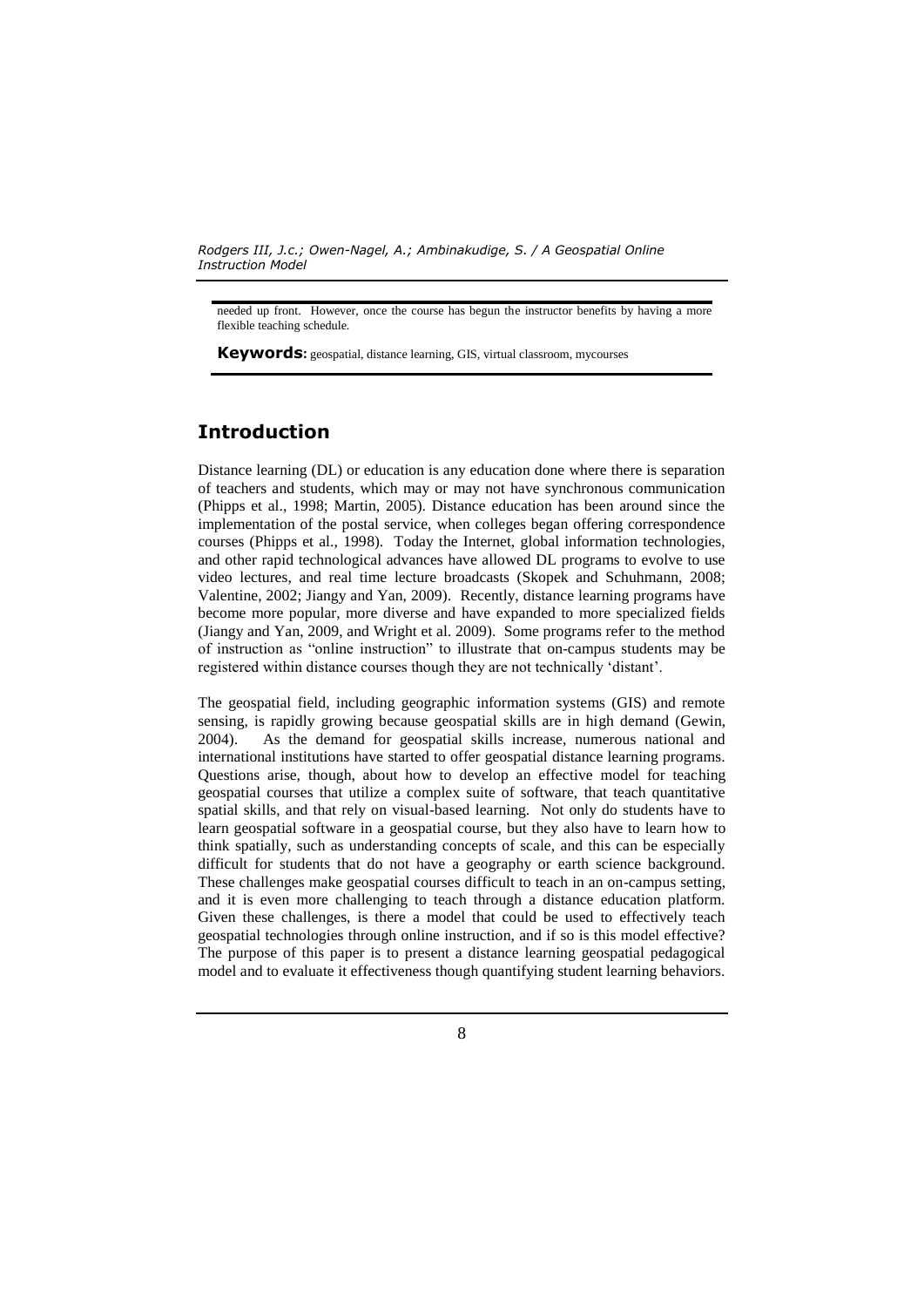# **Background**

As distance learning programs have grown and become more available, the number of students participating in distance education has substantially increased. In 2007- 08, one in five undergraduate students took at least one distance learning course as part of their studies; this is up four percent since 2003-04 (Aud et al., 2011). Graduate level distance offerings are also increasing, with over 22 percent of four year universities offering programs at this level in 2003(Aud et al., 2011). In addition to on-campus students, distance learning courses have been very appealing to nontraditional students. Typically nontraditional students represent the bulk of the distance learners because they often have difficulties attending on-campus courses due to career, family or lack of their desired courses at local institutions (Skopek and Schuhmann, 2008). The need for assessment of distance education has grown due to national trends to assess program quality (Banta, 2007), and to adhere to federal standards (Shelton, 2011).

People are often skeptical about the quality of distance education, and often it is believed that online instruction is inferior to traditional classroom education. There were worries within geography that if educators rely too much on distance learning techniques, the discipline would risk losing "collective souls in [a] rush to convenience, cost effectiveness and accountability" (Gober, 1998). These skepticism and worries were not ignored. Several studies have assessed various aspects of distance learning (Shelton, 2011; DiBiase and Rademacher, 2005; Palloff and Pratt, 2001; Wright et al., 2009). Shelton (2011) looked at 13 different methods used to assess online learning and found that many studies have listed institutional commitment, support, and leadership as some of the important indicators of a quality program. In addition, student satisfaction was also listed as an important assessment measurement as it plays a large role in the overall quality, retention and overall success of an online program (Shelton, 2011). Studies have also found generally higher faculty workload in distance learning as compared to workload in a traditional class room (Schifter, 2000; Rockwell et al., 2002; Solem, 2001; DiBiase and Rademacher, 2005).

Teaching geospatial courses using an online platform creates additional difficulties with regards to software and hardware issues, which include obtaining geospatial software, troubleshooting technical issues with geospatial software, compatibility issues, and in general, degree of computer proficiencies of the students. Yet amidst these difficulties, there is a growing need for education in geospatial technologies and a growing popularity of DL programs. Several institutions already offer courses in geospatial techniques via an online learning platform (Liimakka et al., 2010;

 $\mathbf Q$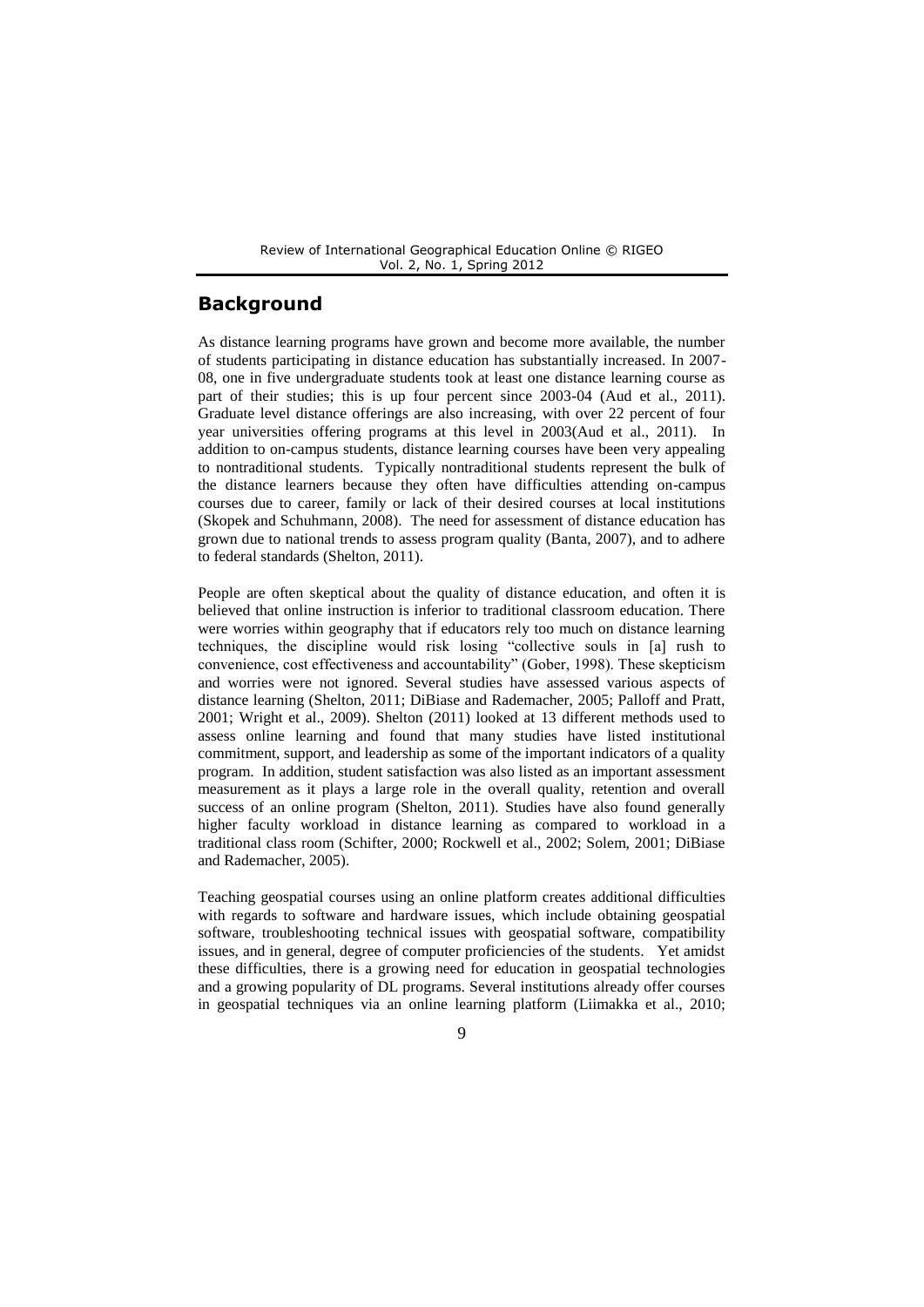Wright et al., 2009 and Schweik et al., 2008). These courses utilized both proprietary software as well as open source software programs, such as GRASS, ESRI products, and Idrisi among others (Schweik et al., 2008).

As an example, the Department of Geosciences at Mississippi State University offers five online DL geospatial courses, including principles of GIS, remote sensing of physical environment, advanced GIS, geodatabase design, and special topics courses in the geospatial sciences. These courses can be used to satisfy the curriculum requirements for a Geospatial and Remote Sensing Certificate program. With many geospatial courses offered via an online instruction format, studying the effectiveness of these courses can contribute to the collective knowledge of online instruction in general and can provide insight into how to effectively manage and implement a geospatial DL program.

# **Methods**

Firstly, this study proposes a pedagogical model for teaching online geospatial courses. Secondly, the effectiveness of this model is critiqued via tracking the online course student behavior and student surveys.

The pedagogical model was initially implemented in the Fall 2006 semester. Since its initial offering, numerous changes have been made incrementally. In addition to geospatial software program changes, methods in delivering course materials to students and blueprint designs on setting up virtual classrooms have been refined. The current model is based on documenting past mistakes and successes, reviewing student evaluations, and testing course efficiency with regards to delivering content and grading online submission of assignments and tests.

The student tracking tool within MyCourses was used to quantify the amount of time students devoted to each of the tools, including watching videos, reading lecture presentation files, reading/downloading/uploading assignments, sending/reading emails, posting/reading discussion threads, monitoring grades, and working on assessments. The tracking tool was implemented for nine (9) different online geospatial courses that were taught from Fall 2008 to Fall 2011. This included a total of 102 different student tracking reports spread among courses in GIS, remote sensing, geospatial technologies, and geodatabase design. Note that students in the program took several geospatial courses simultaneously, and thus the tracking numbers are not independent across courses.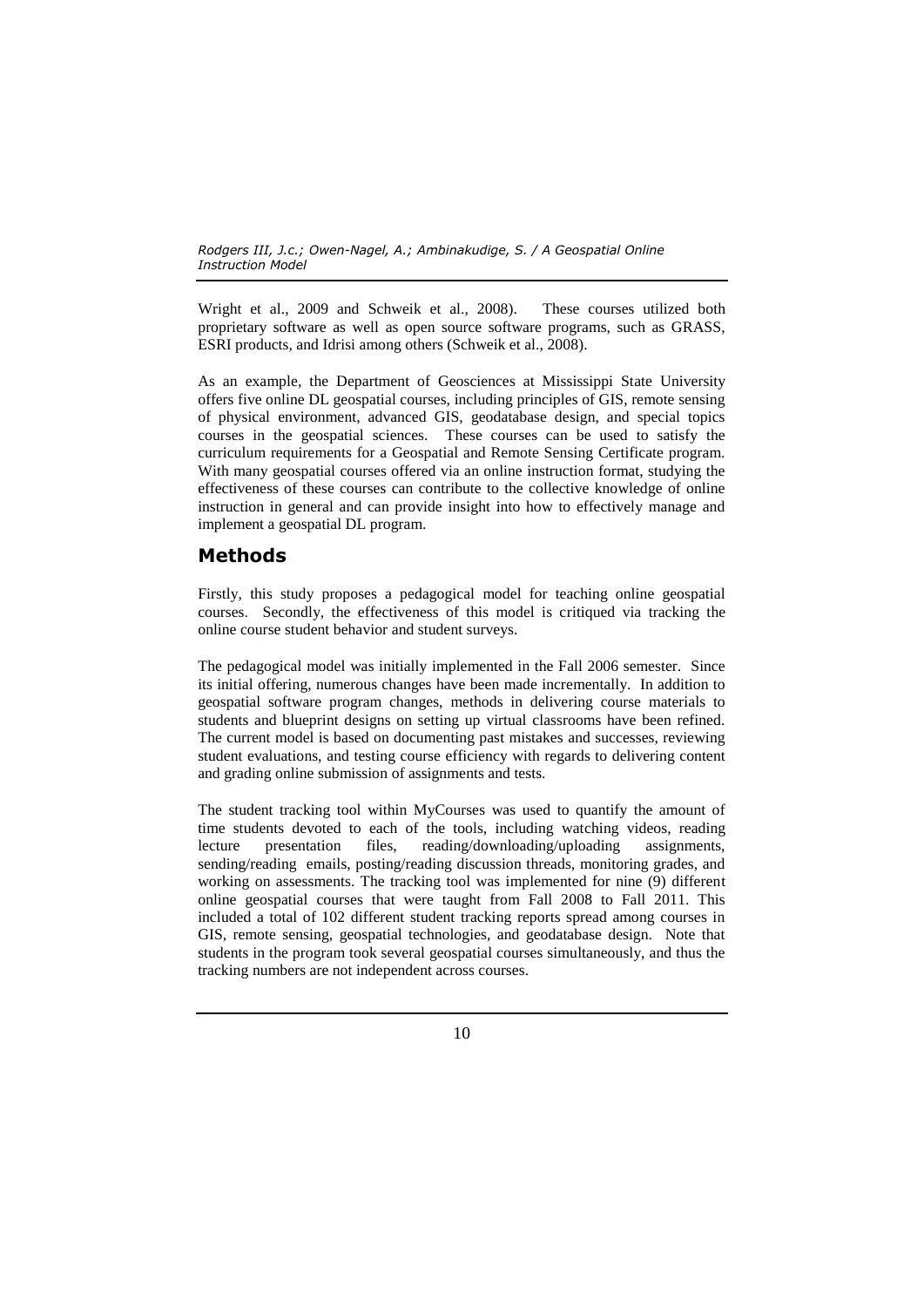This study also used questionnaire surveys and an analysis of student use of the virtual classroom to examine areas of instructional design and teaching and learning effectiveness. The survey questionnaire included 32 questions on demography, course design, teaching and learning effectiveness, technology, assessment, and institutional support. Among them, twenty-six survey questions were on various dynamics of the DL program such as effectiveness of lecture and lab format and delivery methods, difficult level of the DL course compared to traditional classes, adequacy interactions between students and instructor, support for technical issues, support for administrative issues etc. Student stratification was ranked using the Likert Scale. Remaining questions were on demographic characteristics of the respondents. There was one open ended question for any additional comments the students were willing to make. The survey was approved by the institutional review board, and was administered only to the students who are 18 years or above. Respondents remained anonymous. Students were notified about the survey and reminded to participate via a university issued email address, not directly tied to their digital classroom. The survey was administered on a free online survey website, www.kwiksurvey.com. The survey was sent to approximately 60 previous and current students.

### **Results and Discussion**

### *A Pedagogical Model for Teaching Online Geospatial Courses*

The Geospatial Online Instruction model consist of six elements: the virtual classroom (MyCourses), the data vault for large file storage (MyMedia), the student, the instructor, the software provider, and the institution Information Technology Service (ITS; Figure 1). The courses are subdivided into a lecture component, where geospatial theory is taught, and a laboratory component, where students learn how to apply the theory to and use the software.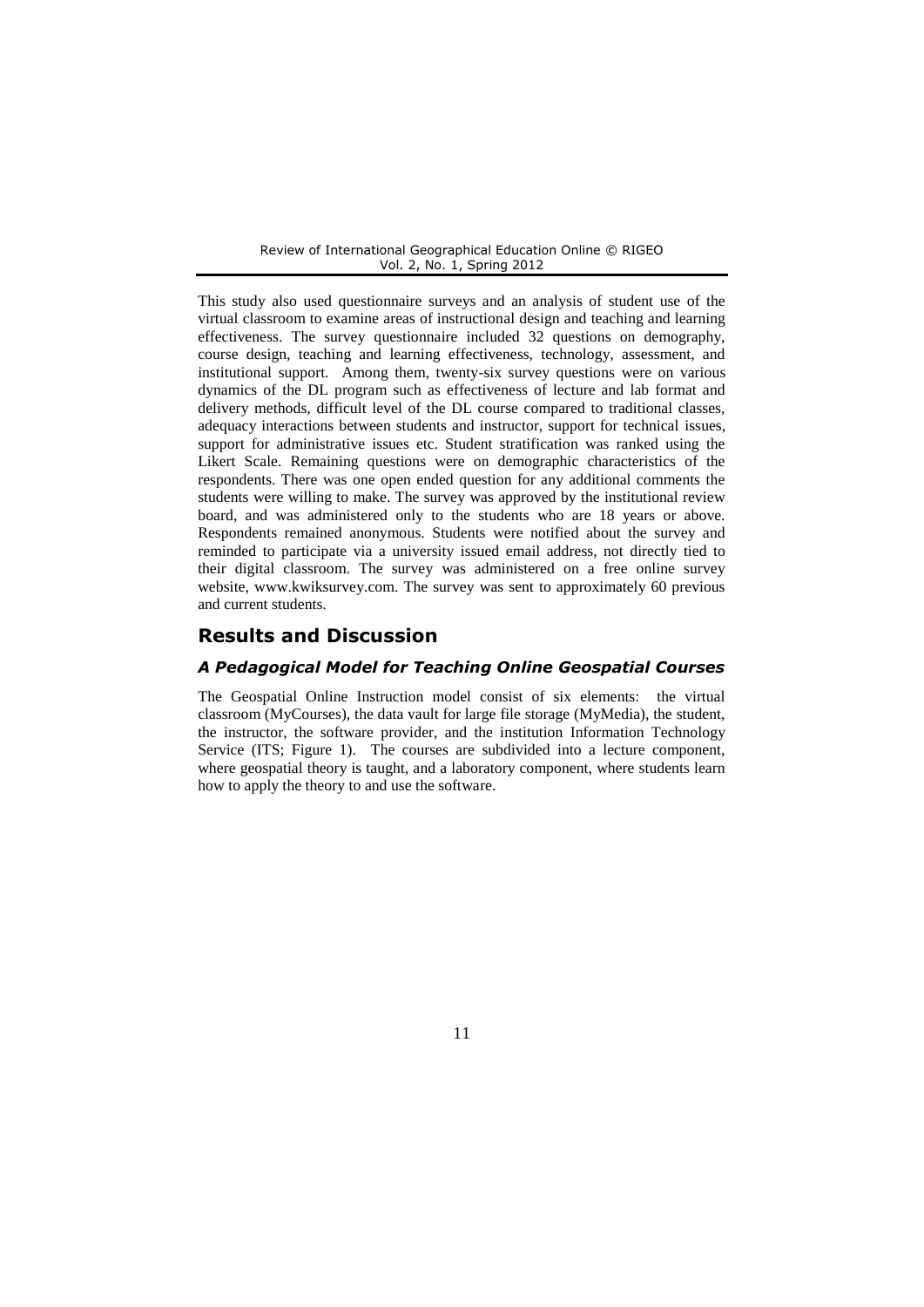Software: Before the start of the semester, the instructor contacts the software provider to request copies of student versions of the software. The software is shipped to the instructor, and then the instructor mails a copy to each registered student. Students can also individually request software directly from the company with the instructor's permission. Most software companies provide free student evaluation copies to universities that have an existing contract or they offer software at an educational discount. The software typically has a 1-year license, and during that time it is possible for students to complete three consecutive semesters of course work. Geospatial certificate programs often include a minimum of 15 semester credit hours of course work, which can all be completed within the duration of the student evaluation license agreement.



**Figure 1.** *Diagram outlining the pedagogical model for online geospatial courses*

Video Lectures and the Data Vault Server: Lectures and laboratory demonstrations are filmed using a combination of video camera and webcam. The video camera is used to film lecture introduction and segments of the lecture or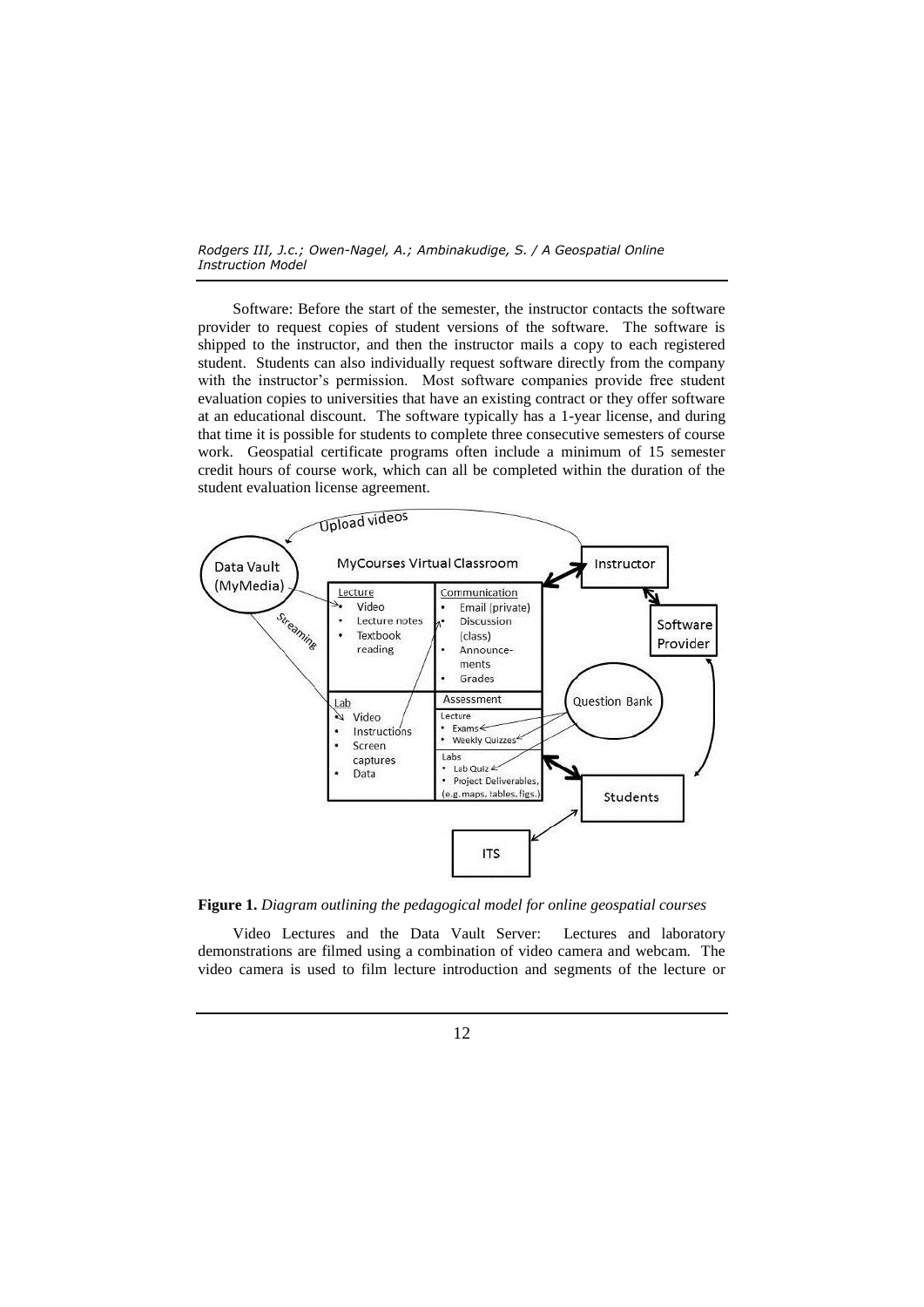laboratory that require chalkboard drawings (e.g. formula calculations, drawing diagrams). A webcam that is integrated into video-capturing software is used to film lecture and lab presentations with text, graphics, software examples, and pictures. Both webcam and video camera clips are spliced together in with videoediting software. The lecture videos are divided into sections approximating 20 minutes. As an example, a lecture on vector analysis would have 20 minute video segments for each of the following: querying, buffering, overlay operations, and geoprocessing. Laboratory videos are similarly subdivided into sections, such as a segment showing steps  $1 - 10$  of the instructions, another segment that shows steps 11 – 20, etc. The 20 minute time frame works well for student because it makes downloading or streaming video files a lot easier. Video files are then uploaded to the data vault server (MyMedia). The advantage of the data vault is that it allows faster and easier file management. Working with large, complex geospatial file types (e.g. Shapefiles and Imagine files) in a web-based platform, such as in MyCourses, is cumbersome. In the authors' experience, it is much easier to upload and manage files on a server and then create web-links within MyCourses than to upload files directly to MyCourses. Using the data vault may also reduce costs associated with uploading large amounts of data to an educational software website.

Virtual Classroom: The virtual classroom (Blackboard MyCourses) consists of four major sections: Lecture materials, Laboratory materials, assessment tools, and communication tools. The first three of these sections are set up prior to the semester start date. There are also minor sections consisting of the syllabus and grade tools. Lectures materials are placed into learning modules, and the learning modules are selectively released based on the dates in the syllabus. The lecture learning modules include a web-link to the lecture videos, copies of the lecture presentation file in PDF format, textbook reading assignment lists, and links to the lecture quiz. The laboratory materials are similarly placed into learning modules with selective release dates. Because laboratory exercises are cumulative, the successful completion of the previous laboratory assignment is required before new labs will become available. The laboratory learning modules include the instructions (PDF format), links to the video files that demonstrate key steps, presentation files with screen captures of important steps, links to the lab quizzes, and copies of the data. Large datasets  $(> 10 \text{ mb})$  are uploaded to the data vault where students can download directly. In an on-campus geospatial course, students are able to interact face-to-face with instructors or teaching assistants (TA's) during the laboratory exercise. For the online learner, the face-to-face contact is not possible, and this necessitates having more detailed instructions. Further, the laboratory video segments help guide students through the exercises similar to how the instructors and TA's would help within an on-campus course.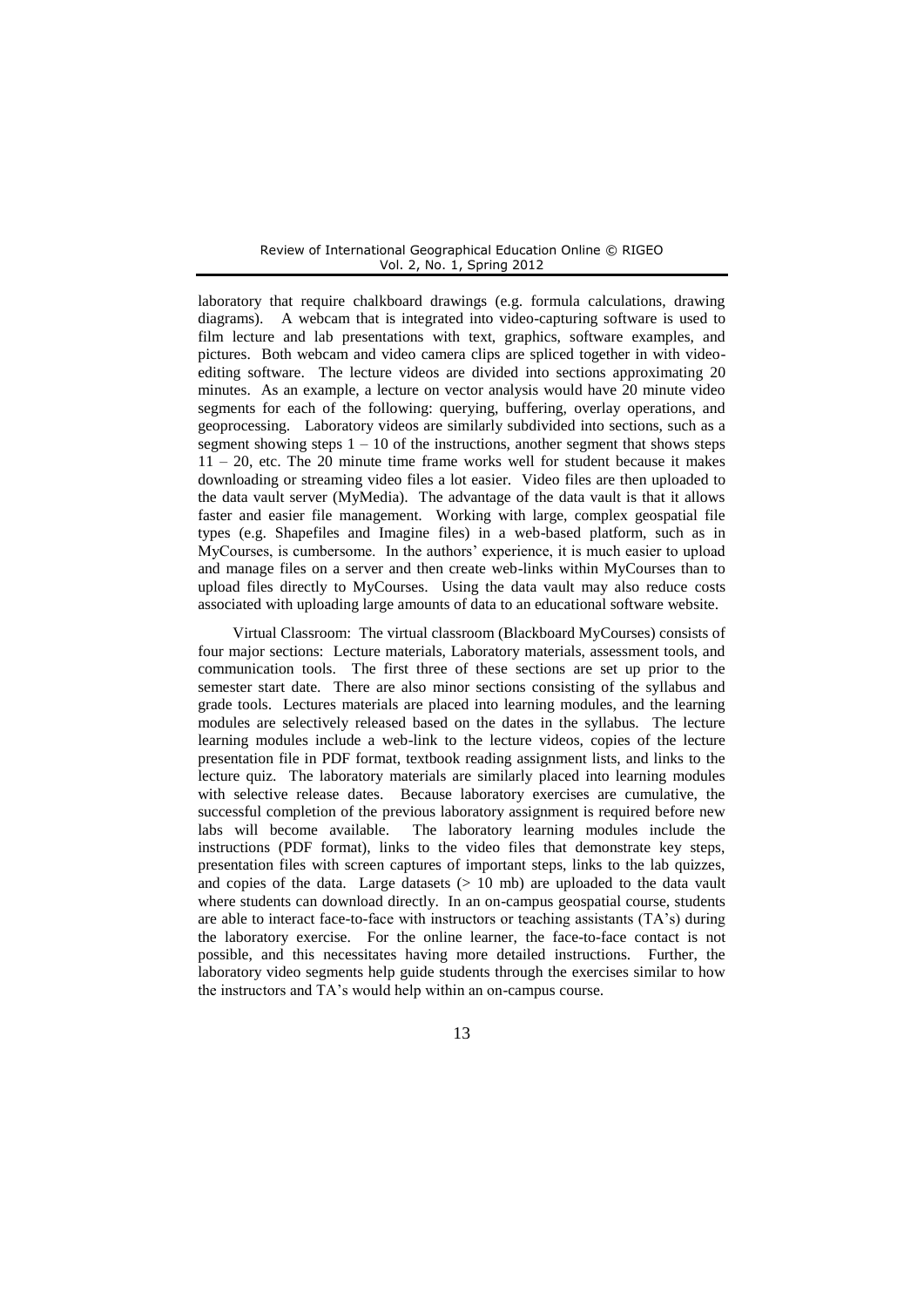The course grade is based on lecture assessments (quizzes and test) and laboratory assessments (assignments and lab quizzes). A question bank is created so that multiple versions of quizzes and test, for both the lecture and laboratory components, can be generated with questions of similar difficulty level and covering similar concepts. Having a deep question bank with multiple versions of questions helps minimize cheating and collusion. For the lecture component of the grade, students complete weekly quizzes that have questions based on the lecture materials. The quizzes are collectively a minor component of the overall grade  $\ll 15\%$  and treated as study guides. Students are permitted to use their notes to take the quizzes. This is done by setting an unlimited time duration for the quiz, yet quizzes are still due by a certain date. Tests are used to assess learning of the material. They are heavily weighted (at least 50% of the grade collectively) and they are closed-note and closed-book. This is achieved by setting strict time limits (60 minutes) on the exam, which prevents students from being able to look up answers. The short time duration coupled with a deep question bank obviates collusion. The laboratory portion of the grade comes from both turning in a project (map, figure, graph, or table) and by submitting a quiz on the laboratory assignment. The laboratory assignments follow the lecture outline, so a lecture on vector analysis will be accompanied by a laboratory assignment that teaches how to query, buffer, overlay, and geoprocess spatial data. Multiple versions of the laboratory assignments are created to prevent collusion. As an example, a particular laboratory exercise in a GIS class has students create an index raster model for reintroducing an endangered animal into a specified area. Each version of the laboratory exercise has different model criteria, including having different variable weights or having different preferences for elevation, land cover types, distances from roads, etc. The data provided by the instructor are the same, but each student or group of students will have a unique variable combination. This helps ensure that students are not copying work from others. With large enrollments, students can be randomly assigned to a particular version of the laboratory, and this grouping can be made to change for each exercise. At the conclusion of a laboratory exercise, students will have produced several deliverables, including a final map and possibly figures, graphs, and tables. These are all inserted into a lab report, which is then uploaded to an assignment dropbox. Detailed grading forms are used as the rubric for assessing the lab reports; the grading forms can be viewed by the student prior to submission so that they have a clear understanding on how the project will be graded. In addition to the laboratory assignment, students submit a laboratory quiz that has questions based on the outcome of specific steps. For example, in a laboratory exercise based on performing spatial queries, students may be asked how many toxic waste sites are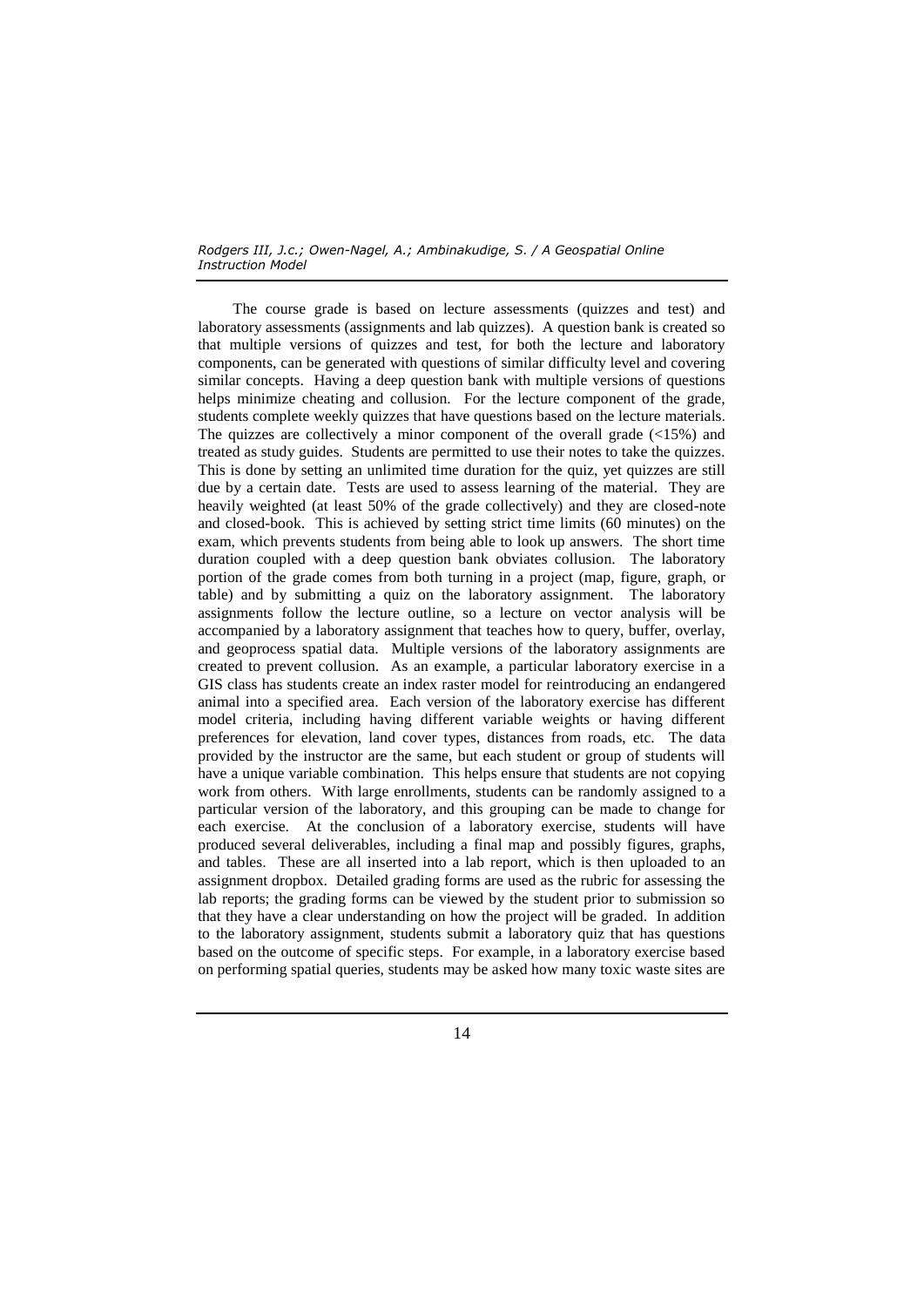contained within as specific hydrological unit. Collusion and cheating can be minimized by generating multiple versions of the laboratory quiz questions. Using the previous example, different questions can be created that require querying toxic sites within differing hydrological units. Or, multiple versions of a question can be created by modifying the query criteria for the same unit (e.g. finding toxic sites that are within 100 m of streams, 200 m of streams, etc.). The laboratory quiz questions are also based on concepts learned in the laboratory exercise. As an example in a remote sensing class, students may be asked to compare the results of supervised and unsupervised classification schemes and to discuss the reasons for the differences.

Student interactions with the instructor and classmates occur via the communication tools. Emails are intended for private communications. The bulletin board within Blackboard is used for general class discussions. Discussion threads are created for application of concepts to real-world scenarios. Also, discussion threads are created for each laboratory exercise. Here, students can post questions about a particular laboratory instruction or post solutions to software problems. These discussion threads allow students to help each other as they would if they were in an on-campus geospatial laboratory environment. Moreover, the discussion posts are beneficial to the class as a whole because it allows for some student questions to be resolved during instances when the instructor is not logged into the virtual classroom (e.g. at night or on weekends). A student may have found a solution to a software glitch for which they would share their advice with the class at large. This helps the instructor by providing a solution to the class when they are away from the computer and it reduces the volume of emailed questions. Discussion threads also help students learn from each other. If one student has a question about a concept that they post, then others might able to offer an explanation. Because the discourse is not limited to a typical work week schedule, students can help each other during periods when the instructor is away from the computer. Additionally, discussion threads can significantly increase student interactions and make the course as personable as an on-campus class (DiBiase, 2000).

Role of the Instructor: Instructors are strongly recommended to develop the online class before the course start date. Syllabi, lecture materials, laboratory materials, development of question data bank, creating quizzes and test, and setting up learning module, data vault, and assessment properties (e.g. release dates, grading forms, point values) should be nearly complete before the semester begins to ensure that materials are available to the online learner within a reasonable time frame. Without advanced preparations, there is not sufficient time in the semester to upload lecture or lab materials, to edit quizzes and test, or to troubleshoot laboratory exercise. Ideally once the class begins, the instructor should just have to focus on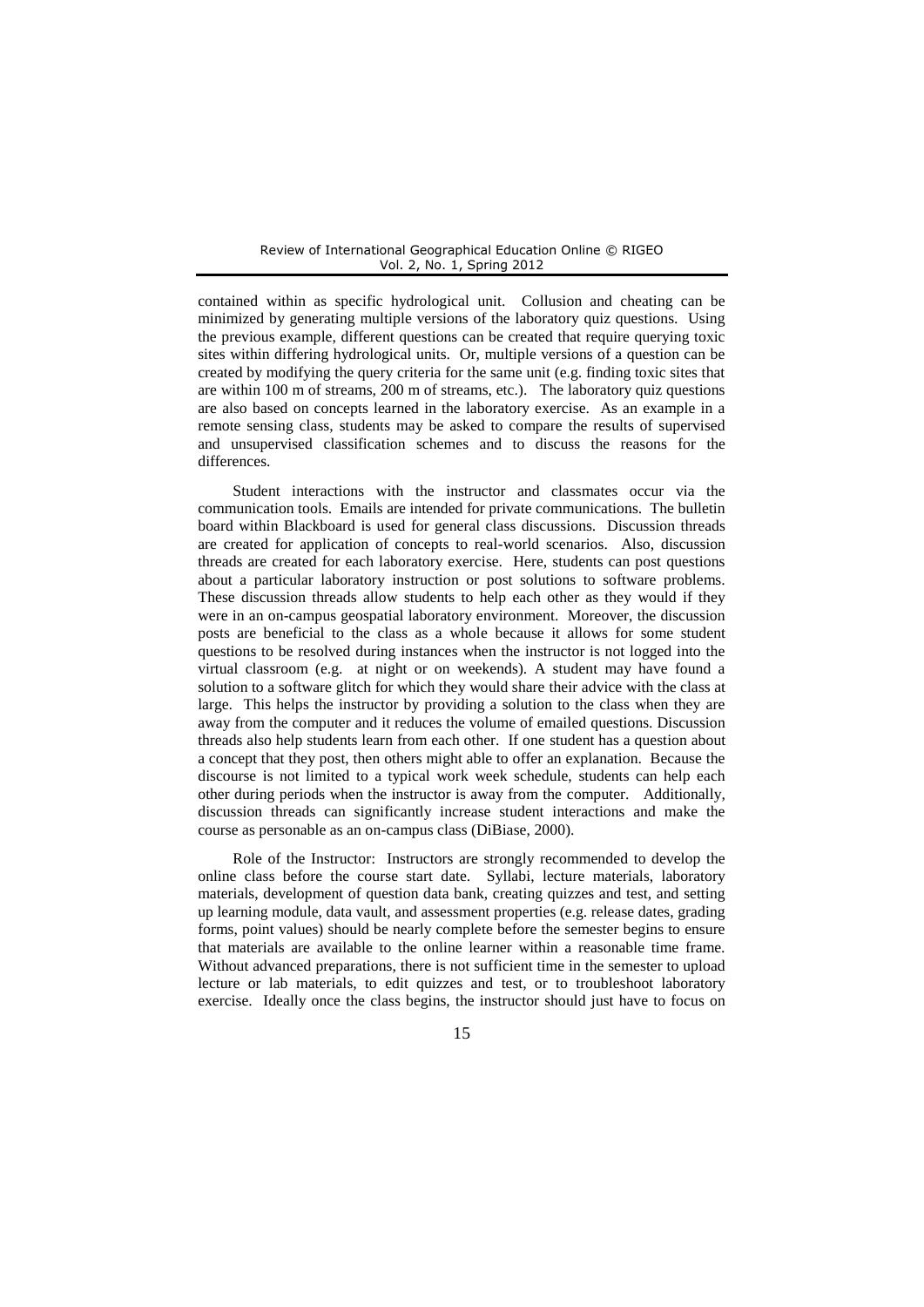communication with the students and grading assessments. Typically, the online learner that takes a geospatial class is a non-traditional student that is currently employed. For students with fulltime jobs, much of the course work is completed at night or on the weekends, and the online learner needs immediate access to course materials during periods when the instructor is away. Depending on a the type of job or familiar obligations, there may be periods of time when students have more available time to devote to the course and times when their job or family requires their full commitment. For example, students that are K-12 teachers may want to complete as much of the online course work as possible earlier in the semester before they have to start their state testing. It is important, then, for an online instructor to recognize the punctuated and episodic dynamics of the non-traditional online learner and to have course materials more readily available than they would for the traditional on-campus student.

Role of the Student: Students must recognize that they are required to check the virtual classroom website daily. For an online student to be successful, they must be aware of due dates and they must be able to completely understand how to turn in assignments and to take quizzes and test. It has been within the authors' experiences that students who do not remain in contact or that have limited access time on the virtual classroom greatly underperform. Instructors should track and quantify virtual classroom login times and make efforts to contact students that are not fully participating. To help ensure that students understand the virtual classroom set up, the methods to submit assignments and to take quizzes and test, the due dates, and the course policies (e.g. honor code, late assignment, makeup policies), students must initially take a syllabus quiz. Release of lecture and laboratory materials are contingent upon a successful completion of the syllabus quiz, which requires students to study the course syllabus and to answer quiz questions on course protocol, communication rules, due dates for assessments and assignments, and other important course content.

Institutional Information Technology Service: Student questions pertaining to problems with the virtual classroom website or the data vault website can be addressed by the institution's ITS.

Critique of the Geospatial Online Instruction Model: For the student, the most challenging aspects of this geospatial pedagogical model are software related issues. The onus is on the student to successfully install the software on their own computer. However, technical issues can arise stemming from variations in student computer setup or operating system. The software provider, and in some cases the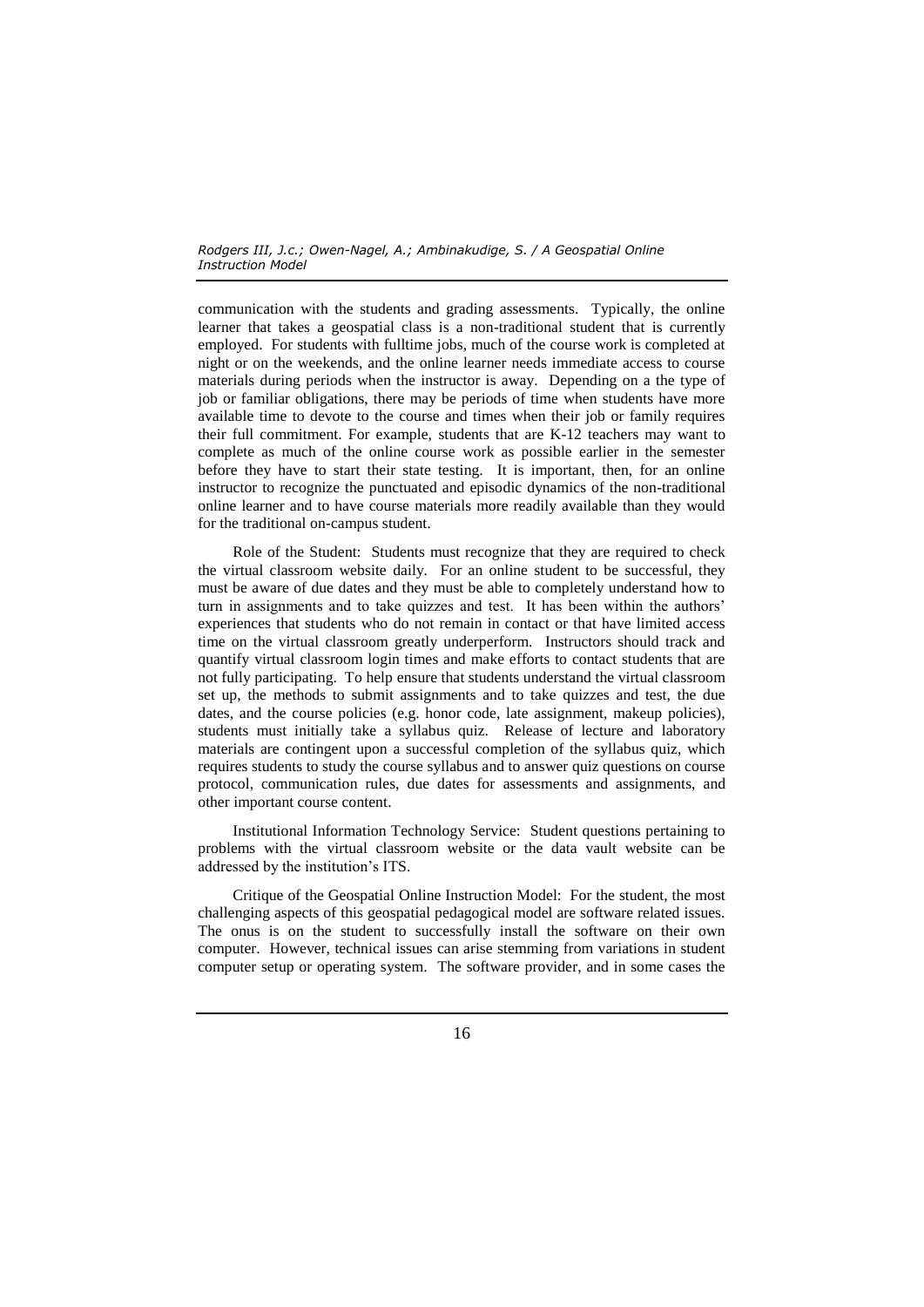institution's ITS, can assist with the technical issues. This removes this burden from the instructor. It is necessary, then, that students begin the software installation process and complete the first laboratory assignment as soon as the course begins to ensure that the software and computer setup are working properly. Aside from the technical difficulties, the second biggest challenge is completing the laboratory exercises. As stated, the bulk of the instructor's work is setting up detailed laboratory instructions before the class begins. The online learner needs more detailed instructions and screen captures of important steps to offset the lack of faceto-face contact. Video segments of laboratory steps also help guide students through the exercises. Providing these detailed resources is time consuming for the instructor, but it substantially reduces the volume of student questions via email. The Geospatial Online Instruction Model does provide many benefits to the student. Primarily, it provides access to geospatial courses and geospatial skill sets to students who might not be able to attend on-campus courses. Another advantage is that the online instruction format appeals to certain types of learners. Some students perform better when they are allowed to work at their own pace, when they are not distracted by their classmates, or when they are allowed to work on their own schedule (e.g. people who perform better early in the morning or late in the evening). The online instruction course, especially the laboratory exercise, can be completed in a more comfortable setting (e.g. in a student's apartment) which may also help facilitate learning.

For the instructor, the biggest disadvantages of an online instructional geospatial course are setting up the materials in advance, creating multiple versions of assessments, and creating deep question banks. The majority of the work (at least 75%) is put into the class before it begins. Online instructional courses require more development time than a traditional on-campus class. A secondary frustration comes from addressing technical issues about the software, the virtual classroom website, or problems with the video streaming. Most of these technical issues can be assisted by the software company support service or the institution's ITS. There are many advantages, though, of teaching a geospatial online instruction course. For one, the instructor is able to share their knowledge and experiences to a wider student population and to a student population that they may not have the opportunity to work with in an on-campus environment. Online instruction also allows for better quality lectures. Because the lecture materials are prepared in advance, instructors can edit and rehearse lecture concepts before they are delivered. Additionally, once the course is setup properly (uploading videos, creating question banks, setting assignment properties, creating grading forms, etc.), it can be saved and used again with only minor modifications. Perhaps the biggest advantage is that it allows the instructor to teach the class wherever there is a connection to the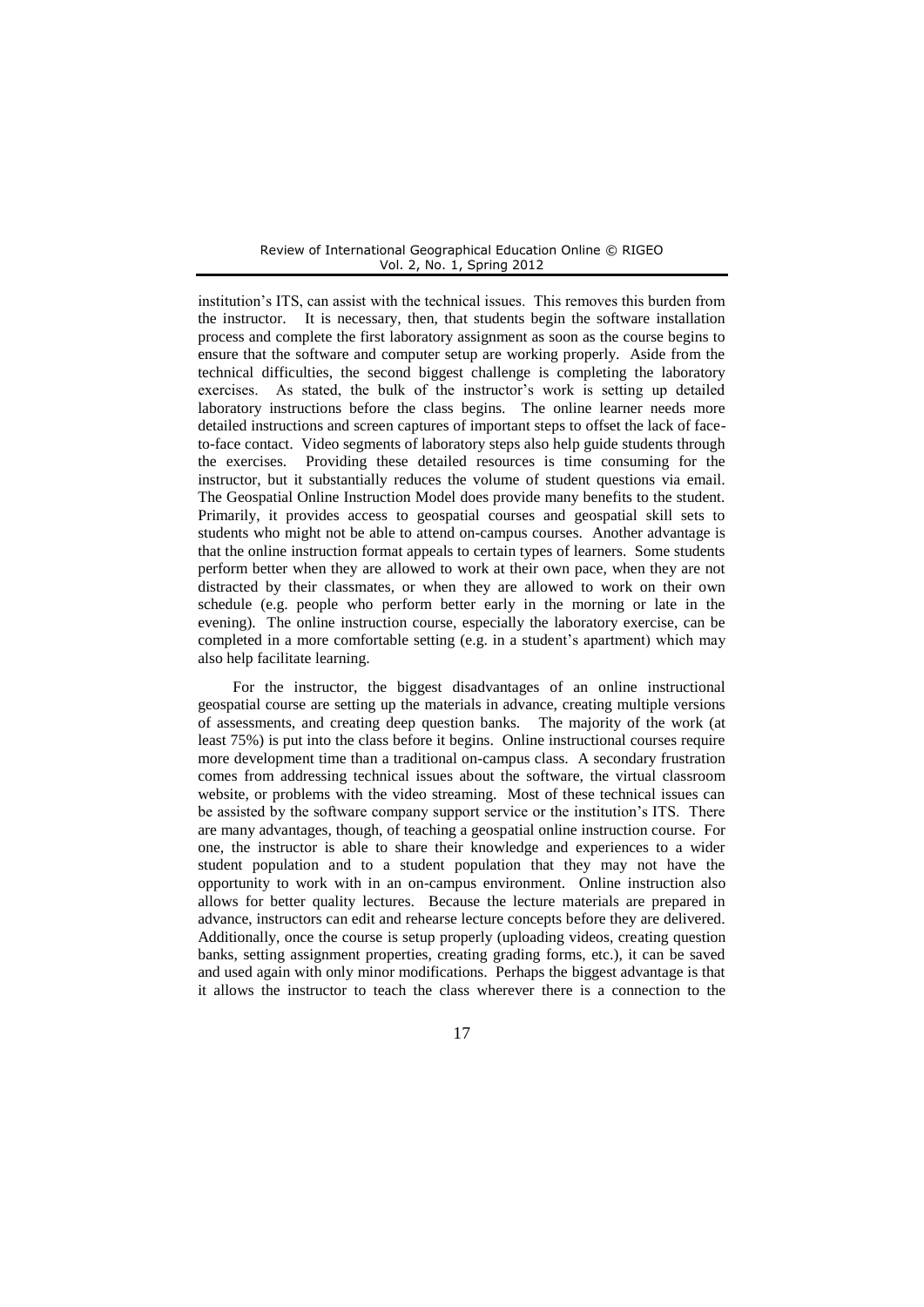internet. Because most of the materials are prepared in advance, the instructor role once the course begins is mostly grading and communicating with students. Instructors can effectively teach the class while away doing field work or studying abroad. Instructors that commute long distances to their college or university would benefit because they could substitute an online class for one of their on-campus teaching assignments. They could teach the class from home and reduce the number of days needed to commute. Faculty with personal needs (e.g. faculty wanting to spend more time with children, pregnant faculty, or faculty needing to care for an injured or sick loved one) could effectively teach a geospatial course while attending to their familiar obligations. The flexibility on when and where to teach makes teaching an online course an appealing option.

### **Evaluation of Pedagogical Model**

Course Activity Tracking: The student tracking tool in Mycourses quantifies students' activities on Mycourses. Time spent by students on a particular course tool could indicate rigor of the course and show the importance students attach to each tool. Certain aspects of the course, such as quizzes and tests, are required and they are time specific. Therefore, we can expect significant amount of time spent on these tools. Students spent on an average about 29 percent of the total time on the lecture presentation files. They spent only 14 percent of their total time watching lecture and lab videos. Students spent on an average 12.3 percent on discussion board and 11.5 percent on email tool. That means a total of 23.8 percent time was spent on interacting with other students and instructors (Figure 2). This result removes the misconception that interactions are less frequent in DL programs.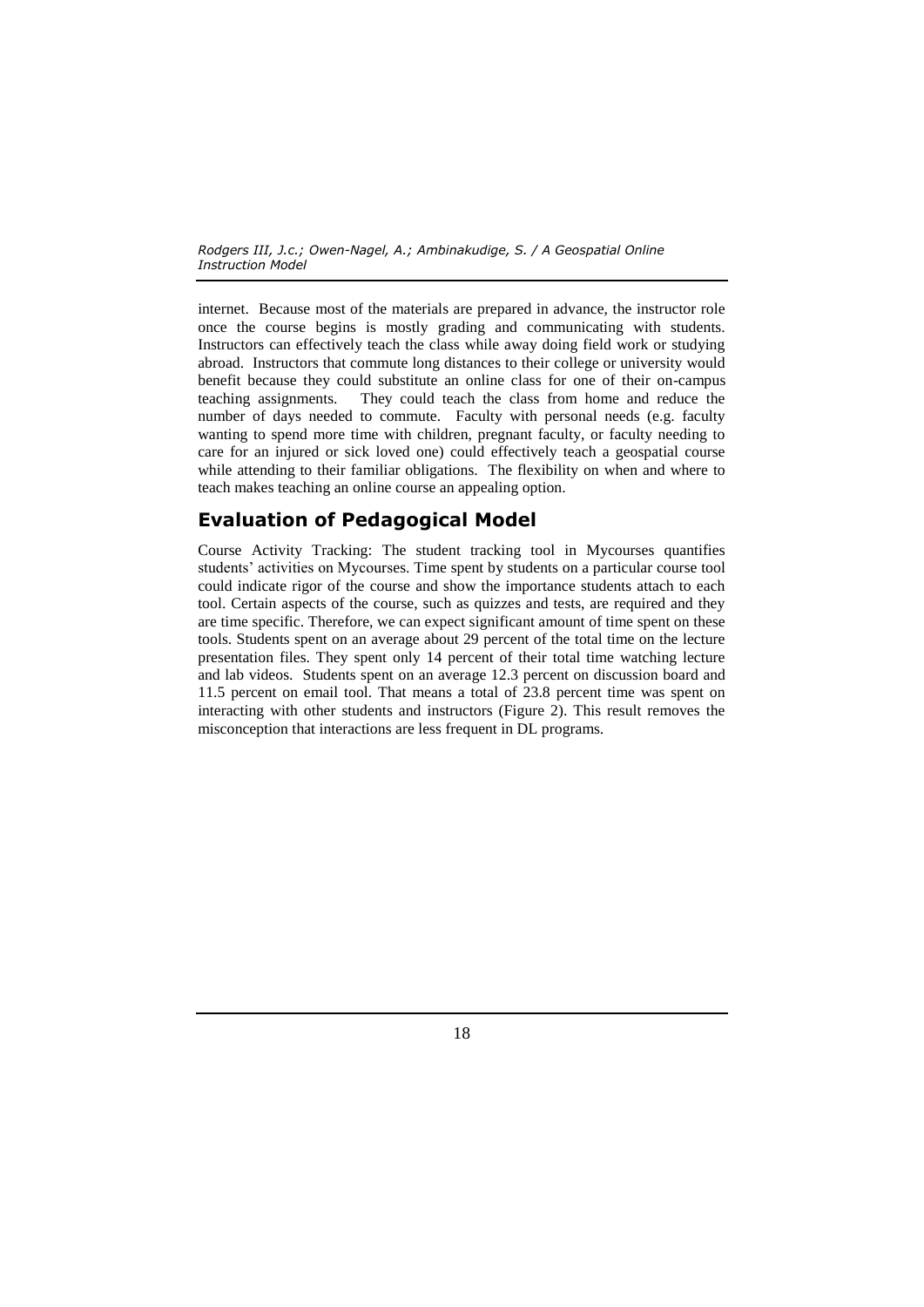

Review of International Geographical Education Online © RIGEO Vol. 2, No. 1, Spring 2012

**Figure 2.** *Average time spent by students on various tools on MyCourses*

Student Survey: To evaluate the online pedagogical model, previous students were asked to fill out a survey. However, only 6 of the 60 students who received the survey request responded despite numerous attempts to solicit returns. Although the number of respondents is too small to be used independently to evaluate the geospatial distance learning model, the survey results help corroborate the student tracking data. Before discussing the survey results, it is prudent to disclose the population characteristics of the respondents. All respondents already had a bachelor's degree at the time the geospatial DL courses began and they were all employed while taking DL courses. Four out of six respondents were female with an age range between 26 and 45 years. The top reason for taking DL course according to respondents is convenience and flexibility followed by the opportunities for professional growth or promotion in their existing job. Time constraint to attend a traditional classroom course is another commonly cited reason for taking a DL class. This result confirmed that distance learners are different from traditional students in terms of their age, experience and maturity level. They have already come of age, and most are immersed in professions and possibly families and other things that keep them away from the traditional classroom. They are motivated learners and they need a different kind of relationship with educators (DiBiase, 2000).

Even though the tracking indicated that only 14% of the time was spent watching course videos, all respondents believed that the videos presentation of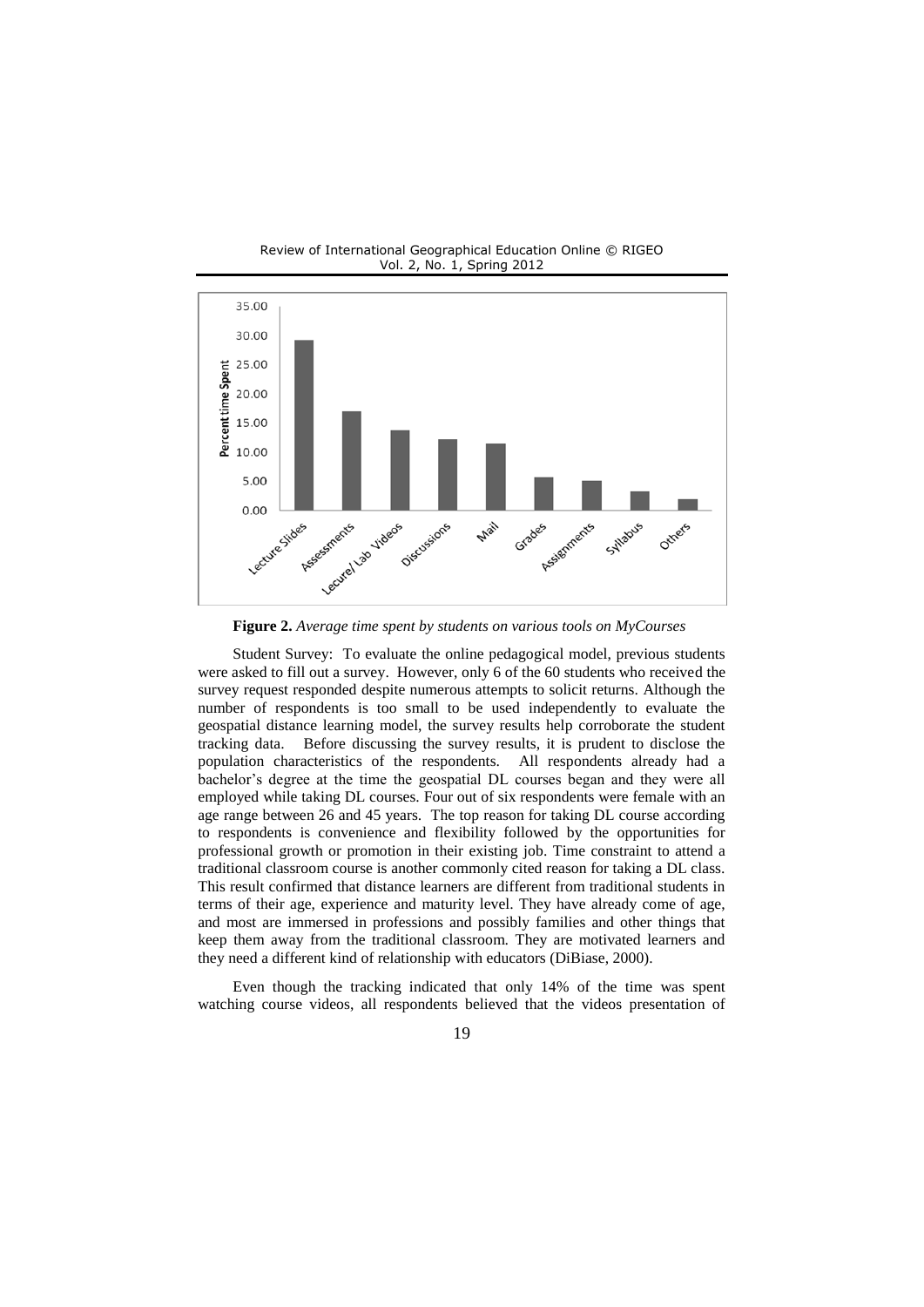lectures and lab helped them to understand the geospatial concepts. Respondents of our survey did not believe that learning new software was the biggest challenge. This indirectly indicates that the laboratory instructions, videos, and screen captures were effective in communicating how to perform the geospatial processes. All respondents agreed that there were adequate student-student and student-instructor interactions and that email and discussion boards were effective tools for interaction. This result agrees with the student tracking data. Students spent nearly equal amounts of time communicating as they did watching the video lectures, and the combination of the two teaching tools seems to have benefited their understanding of geospatial concepts.

# **Conclusion**

Distance learning programs are often celebrated for their potential to expand higher education to people from different age, gender and class who have zeal for education, but could not have access to traditional class-room based education (Wright and DiBiase, 2005). Enrollments within DL courses have greatly increased, and it is expected that this trend will continue. In particular, the growth of the geospatial field has necessitated a demand for online geospatial courses because much of the potential student population is not capable of attending traditional oncampus courses. At the same time, there are concerns that DL courses cannot be successfully implemented to teach the geospatial sciences.

In this paper, we presented an online geospatial course pedagogical model, which has been developed, refined, and implemented over a five year period (Fall 2006 to Fall 2011). The model consists of a virtual classroom, a data vault for file distribution, students, instructors, software companies, and an institution's ITS. The virtual classroom houses lecture materials, lab materials, assessments, and communication tools. The lecture materials include a series of short (20 min) video clips, lecture presentation files, and textbook reading list. The laboratory component of the virtual classroom contains exercise instructions, video clips and screen captures of important steps, and data. Video clips for both lecture and the laboratory are housed in a data vault and links to the video files are created in the virtual classroom. The geospatial online learner is required to complete assessments for both the lecture and laboratory components of the course. The laboratory assessments include submitting deliverables, such as a map or table, and submitting a laboratory quiz. Multiple versions of the laboratory assignments and quiz questions are needed to remove cheating and untoward collusion among students. Deep question banks with numerous questions also obviate cheating on lecture tests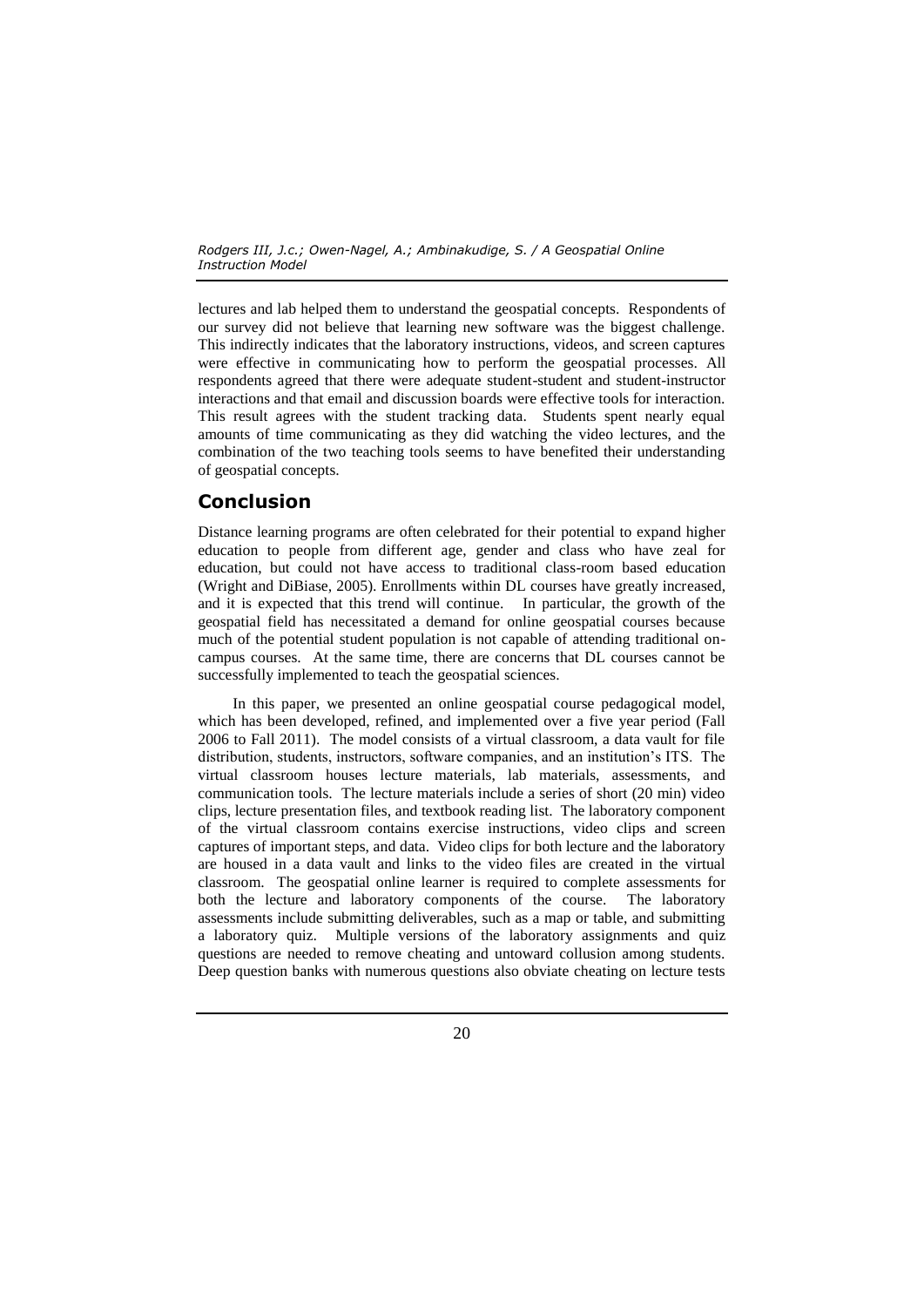and quizzes. Discussion posts among students can help the learning process by having available solutions to common problems with the laboratory exercises or providing alternative explanations. The discussion posts facilitate student understanding and minimize frustrations because solutions to problems can be presented during periods when instructors are away from the virtual classroom. In this model, the majority of the instructor workload occurs before the class begins. However, once the course is in session the instructor's obligations switch to communicating with students and grading assessments.

The above model does create a higher workload for instructors. Laboratory exercise needs to be more explicit because students are not able to seek immediate help as they would in a traditional geospatial laboratory setting with an instructor or teaching assistant present. The use of video clips and screen captures can augment the exercise instructions, however, and reduce the amount of confusion and the volume of email traffic. Developing a deep question bank can also require a large input of time, but it is necessary to minimize cheating. Given the above, the instructor will need to invest a lot of time to develop the online geospatial course. With this being said, the model does have many advantages for the instructor. Once the course is developed, it can be reused with slight modifications and it affords the instructor the ability to teach the class remotely and on a flexible schedule, which might increase research productivity or help with commuting and familiar obligations.

Students can also benefit from the proposed online geospatial course pedagogical model. The DL format opens more avenues for non-traditional students to learn geospatial skills and it may help students that learn better on their own. A student survey was conducted and respondents generally agreed that the geospatial model was a successful design. According to the respondents, the most important aspect of the DL course was that it gave them the flexibility and convenience to take the course while working full time, as opposed to taking the class because they wanted a particular instructor or they had loyalty to a particular university. Tracking of student usage revealed that students are actively using each of the components of the virtual classroom. The tracking also shows that time spent emailing instructors are not dominant. Instead students are spending twice as much time on the lecture and lab materials. This is a testament to the abundance of lecture and lab materials, such as the video clips. The results of both the survey and student tracking suggest that students are learning and benefiting from this pedagogical model.

According to the student data, the hard work and effort to develop refine, and implement a geospatial course seems to have paid off. However, there is need for improvement. One limitation of this study is that only 10% of the former students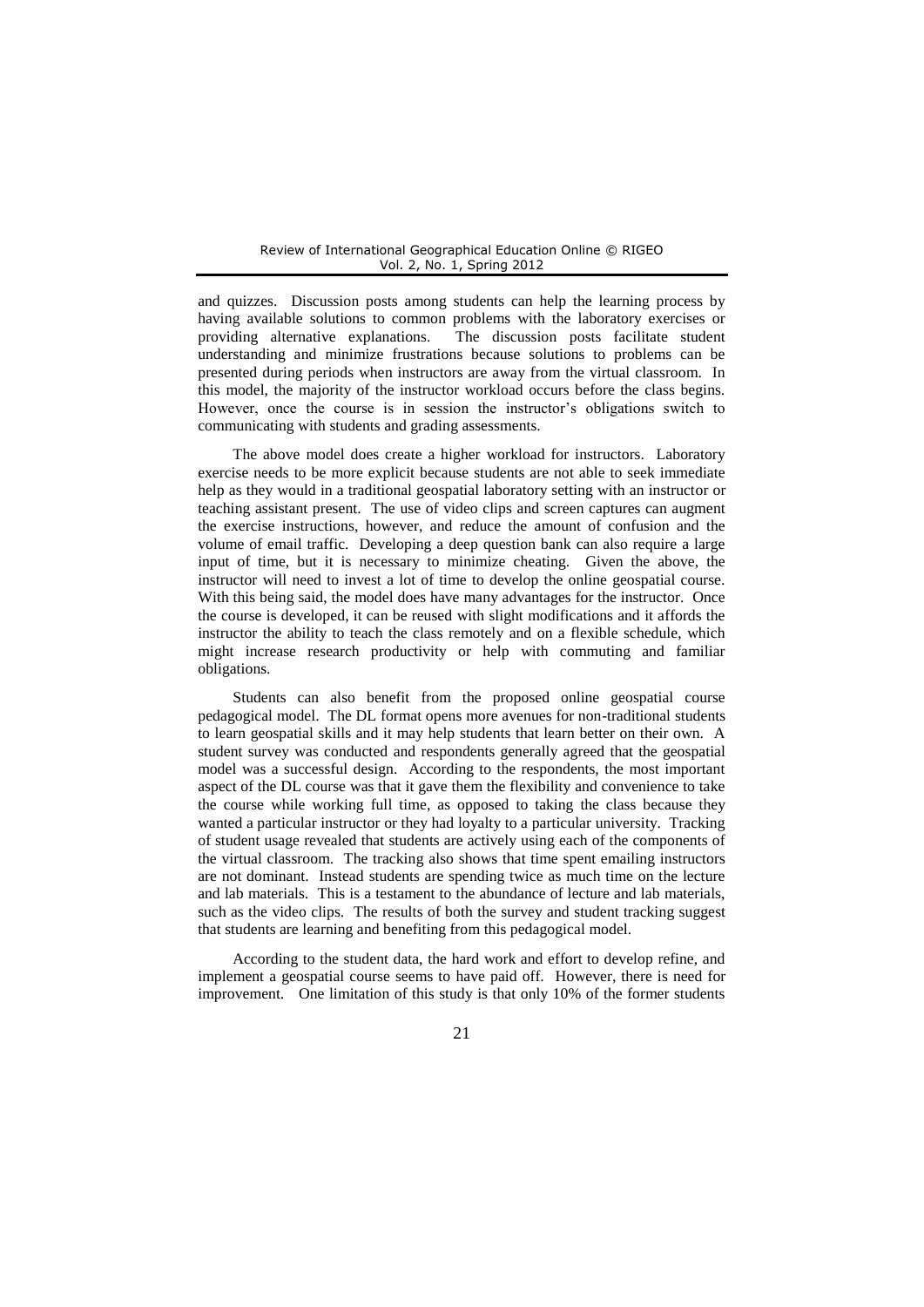responded to the survey. Continued monitoring of student evaluations and of student tracking is needed to develop a larger sample size. A larger sample size may also allow for the comparison between distance learning course and on-campus teaching effectiveness. Yet, it is encouraging that the respondents collectively agreed that taking a geospatial course via the Internet was a successful experience. The future for offering geospatial courses via an online platform is promising.

### **Biographical statement**

**Dr. John. C. RODGERS III** is an associate professor in the Department of Geosciences at Mississippi State University. He is a geospatial biogeographer with research interest in mapping and quantifying invasive species population changes on islands. He has taught on-campus GIS courses since 2002 and has taught both oncampus and distance learning GIS classes since 2006.

**Ms. Athena OWEN-NAGEL** is an instructor in the Department of Geosciences at Mississippi State University. She teaches both distance learning and on-campus geospatial classes.

**Dr. Shrinidhi AMBINAKUDIGE** is an assistant professor in the Department of Geosciences at Mississippi State University. He studies human dimensions of global environmental change. He teaches on-campus and distance learning geospatial and geography classes.

### **References**

Aud, S., Hussar, W., Kena, G. Bianco, K., Frohlich, L., Kemp, J., Tahan, K., Mallory, K., Nachazel, T., & Hanne, G. (2011). The Condition of Education 2011. National Center for Education Statistics, U.S. Department of Education.

Banta, T. W. (2007). Can Assessment for Accountability Complement Assessment for Improvement? Peer Review, 7: 9 - 12.

DiBiase, D. (2000). Is Distance Teaching More Work Or Less? American Journal of Distance Education, 14(3), 6-20.

DiBiase, D., & Rademacher, H. (2005). Scaling Up: Faculty Workload, Class Size, and Student Satisfaction in a Distance Learning Course on Geographic Information Science. Journal of Geography in Higher Education, 29 (1), 139-158.

Gewin, V. (2004). Mapping Opportunities, Nature, 427, 376-377.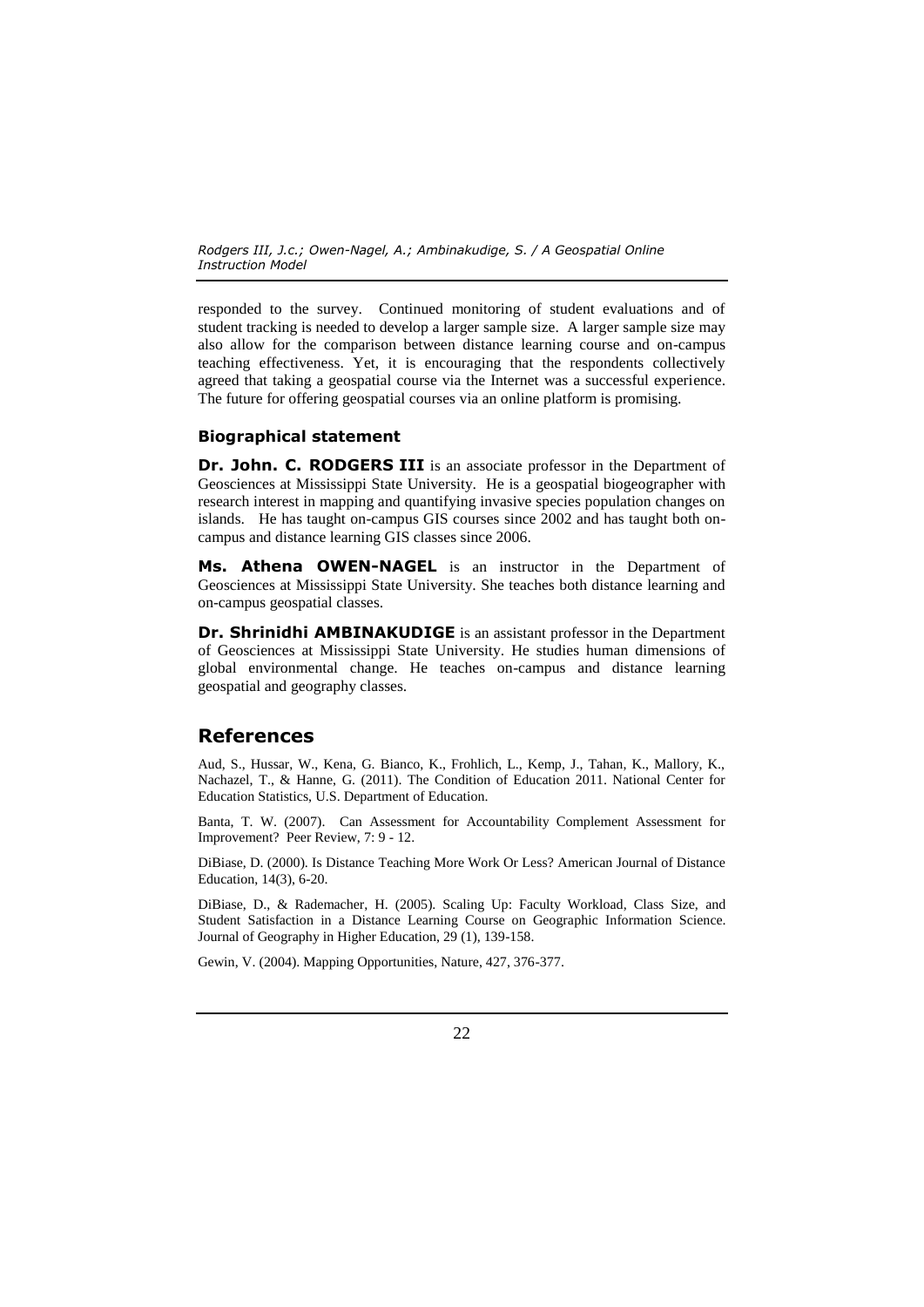Gober, P. (1998). Distance Learning and Geography's Soul, AAG Newsletter, 33(5), 1–2, (Washington, DC: Association of American Geographers).

Jiangyi, D., & Yan, N. (2009). The Design of a Distance Learning and Teaching System based on Internet. IITA International Conference on Control, Automation and Systems Engineering, 430-433.

Liimakka, R., Eugene, L., & Leick, A. (2010). Geospatial Education: Distance Learning Opportunity at Michigan Tech. Journal of Surveying Engineering, 136 (4), 148-149.

Martin, M. (2005). Seeing is Believing: The Role of Videoconferencing in Distance Learning. British Journal of Educational Technology, 36(3), 397-405.

Palloff, R. M., & Pratt, K. (2001). Lessons from the Cyberspace Classroom: The Realities of Online Teaching. San Francisco: Jossey-Bass.

Phipps, R. A., Wellman, J. V., & Merisotis, J. P. (1998). Assuring Quality in Distance Learning, A Preliminary Review. A report to Council for Higher Education Accreditation by the Institute for Higher Education Policy. Council for Higher Education Accreditation, Washington, DC.

Rockwell, S.K., Schauer, J., Fritz, S.M., & Marx, D. B. (2002). Incentives and Obstacles Influencing Higher Education Faculty and Administrators to Teach via Distance, Online Journal of Distance Learning Administration, 2(4).

Schifter, C. C. (2000). Faculty Motivators and Inhibitors for Participation in Distance Education, Education Technology, 40(2), 43–46.

Schweik, C. M., Fernadez, M. T., Hamel, M. P, Kashwan, P., Lewis, Q., & Stepanov, A. (2008). Reflections of an Online Geographic Information Systems Course Based on Open Source Software. Social Science Computer Review, 27: 118.

Shelton, K. (2011). A Review of Paradigms for Evaluating the Quality of Online Education Programs. Online Journal of Distance Learning Administration, IV (1).

Skopek, T. A., & Schuhmann, R. A. (2008). Traditional and Non- traditional Student in the Same Classroom? Additional Challenges of the Distance Education Environment. Online Journal of Distance Learning Administration, XI (1).

Solem, M. N. (2001). Choosing the Network Less Traveled: Perceptions of Internet-Based Teaching in College Geography, Professional Geographer, 52(2), pp. 195–206.

Valentine, D. (2002). Distance Learning: Promises, Problems, and Possibilities. Online Journal of Distance Learning Administration, V (3).

Wright, D., & DiBiase, D. (2005). Distance Education in Geographic Information Science: Arena Symposium and an Informal Survey. Journal of Geography in Higher Education, 29  $(1), 91 - 100.$